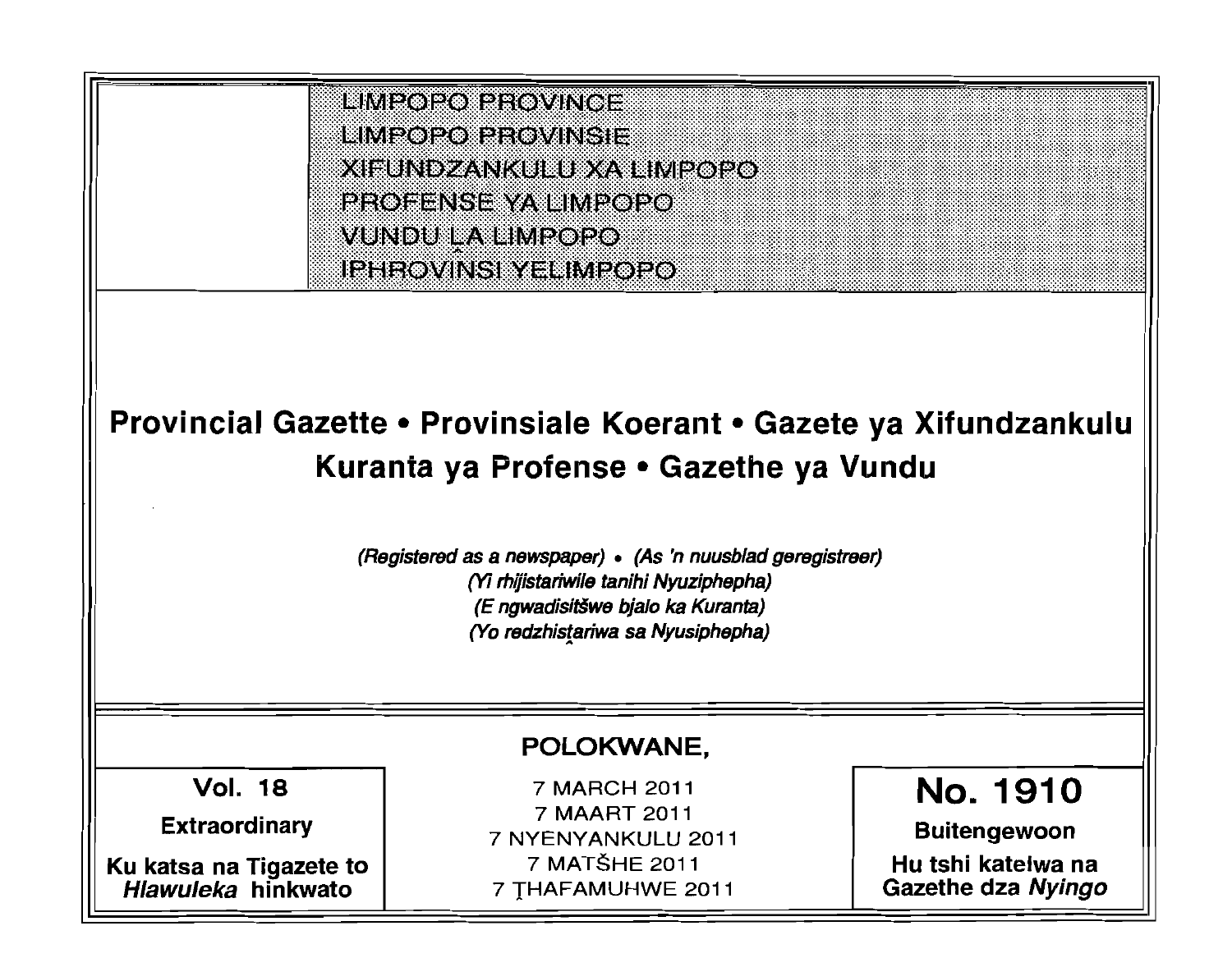### IMPORTANT NOTICE

The Government Printing Works will not be held responsible for faxed documents not received due to errors on the fax machine or faxes received which are unclear or incomplete. Please be advised that an "OK" slip, received from a fax machine, will not be accepted as proof that documents were received by the GPW for printing. If documents are faxed to the GPW it will be the sender's responsibility to phone and confirm that the documents were received in good order.

Furthermore the Government Printing Works will also not be held responsible for cancellations and amendments which have not been done on original documents received from clients.

## CONTENTS • INHOUD

No. *Page Gazette*  No. No.

#### PREMIERSKENNISGEWING

5 Limpopo Tradisionele Leierskap en Instellings Wet (6/2005): Erkening van senior tradisionele leiers in Limpopo ..... . 3 1910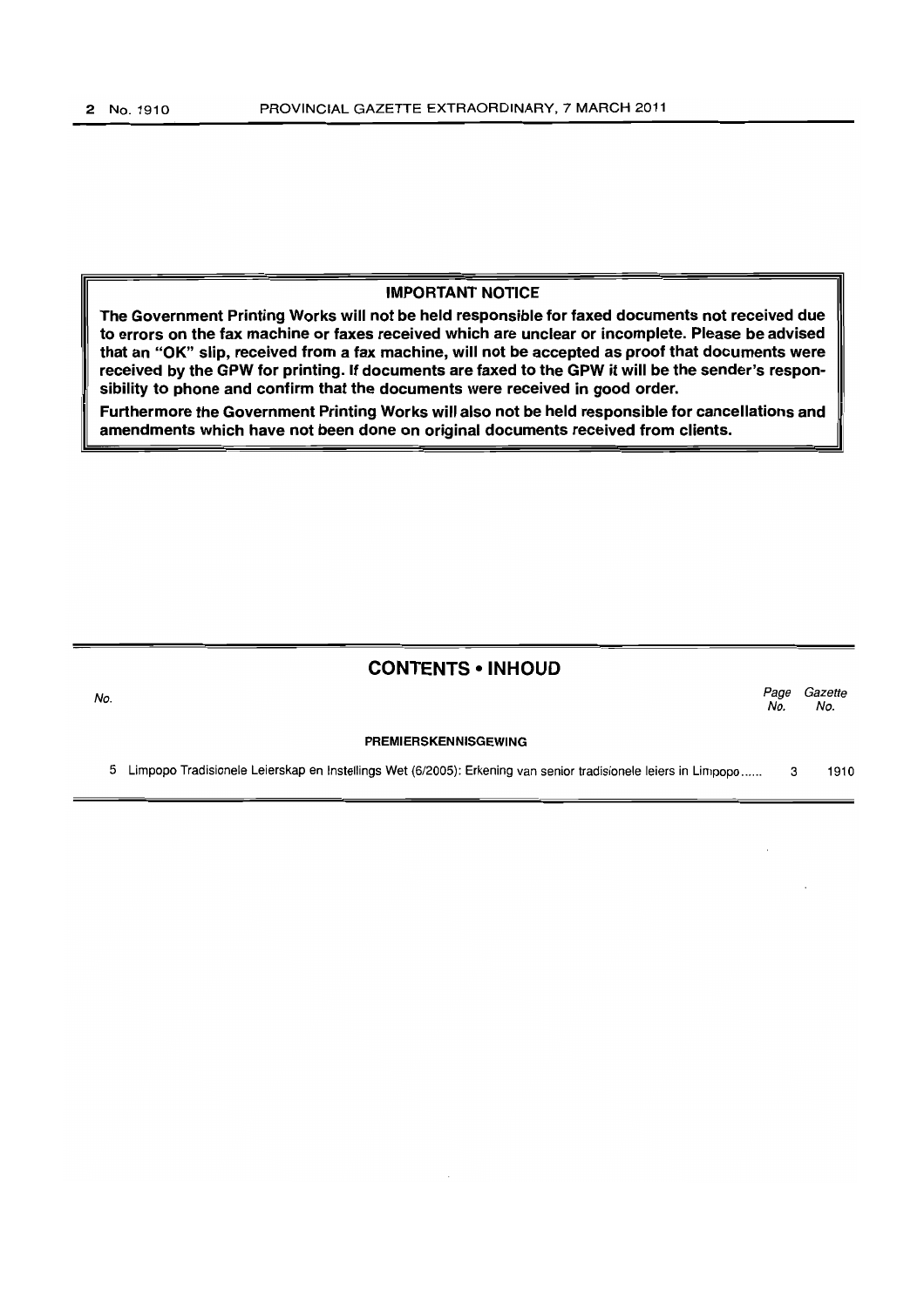# PREMIERSKENNISGEWING

NO.5

### LIMPOPO PROVINSIALE AOMINISTRASIE

### KANTOOR VAN DIE PREMIER

### KENNISGEWING OEUR PREMIER

### LlMPOPOP TRAOISIONELE LEIERSKAP EN INSTELLINGS WET, 2005 (WET NO.6 VAN 2005): ERKENNING VAN SENIOR TRADISIONELE LEIERS IN LIMPOPO

Ek, Cassel Mathale erken die volgende persoon as Regente in terme van artikeI14(1){b) van die Limpopo Tradisionele Leierskap en Instellings Wet, 2005 (Wet No. 6 van 2005):

| No. | Naam                 | ldentifikasie<br>Nommer | Tradisionele<br>Gemeenskap | Datum van<br>Erkennina |
|-----|----------------------|-------------------------|----------------------------|------------------------|
|     | Tlakale Mavis Phasha | 6609110310085           | Baroka-Ba-Nkoana           | 26/01/2011             |

#### CASSEL MATHALE PREMIER: LIMPOPO

#### GEDATEER BY POLOKWANE OP 28 FEBRUARIE 2011

### UMBUSO WEPHROVINSI YELIMPOPO '-OFISI LAKANOUNAKULU ISAZISO SAKANDUNAKULU WELIMPOPO

#### UMTHETHO WELIMPOPO WEZOBURHOLI BENDABUKO NEENKHUNGO, KA-2005 (UMTHETHO NOMBORO 6 KA-2005): UKWAMUKELWA KWAMABAMBELA ELIMPOPO

Mina, u-Cassel Charlie Mathale ngamukela abantu abalandelako njengamaBambela ukuya ngokwesigaba 14 (1) (b) somThetho weLimpopo wezobuRholi beNdabuko neenKhungo, ka-2005 (umThetho Nomboro 6 ka-2005):

| INO. | <b>AMABIZO</b>       | <b>INOMBORO</b><br>KAMAZISI | <b>UMPHAKATHI</b><br><b>WENDABUKO</b> | ∣ ILANGA<br>LOKWAMUKELA |
|------|----------------------|-----------------------------|---------------------------------------|-------------------------|
|      | Tlakale Mavis Phasha | 6609110310085               | Baroka-Ba-<br>Nkoana                  | 26/01/2011              |

#### CASSEL MATHALE UNDUNAKULU: WELIMPOPO

#### SITLIKITLELWE EPOLOKWANE NGALELILANGA LAMHLAZ128/02J2011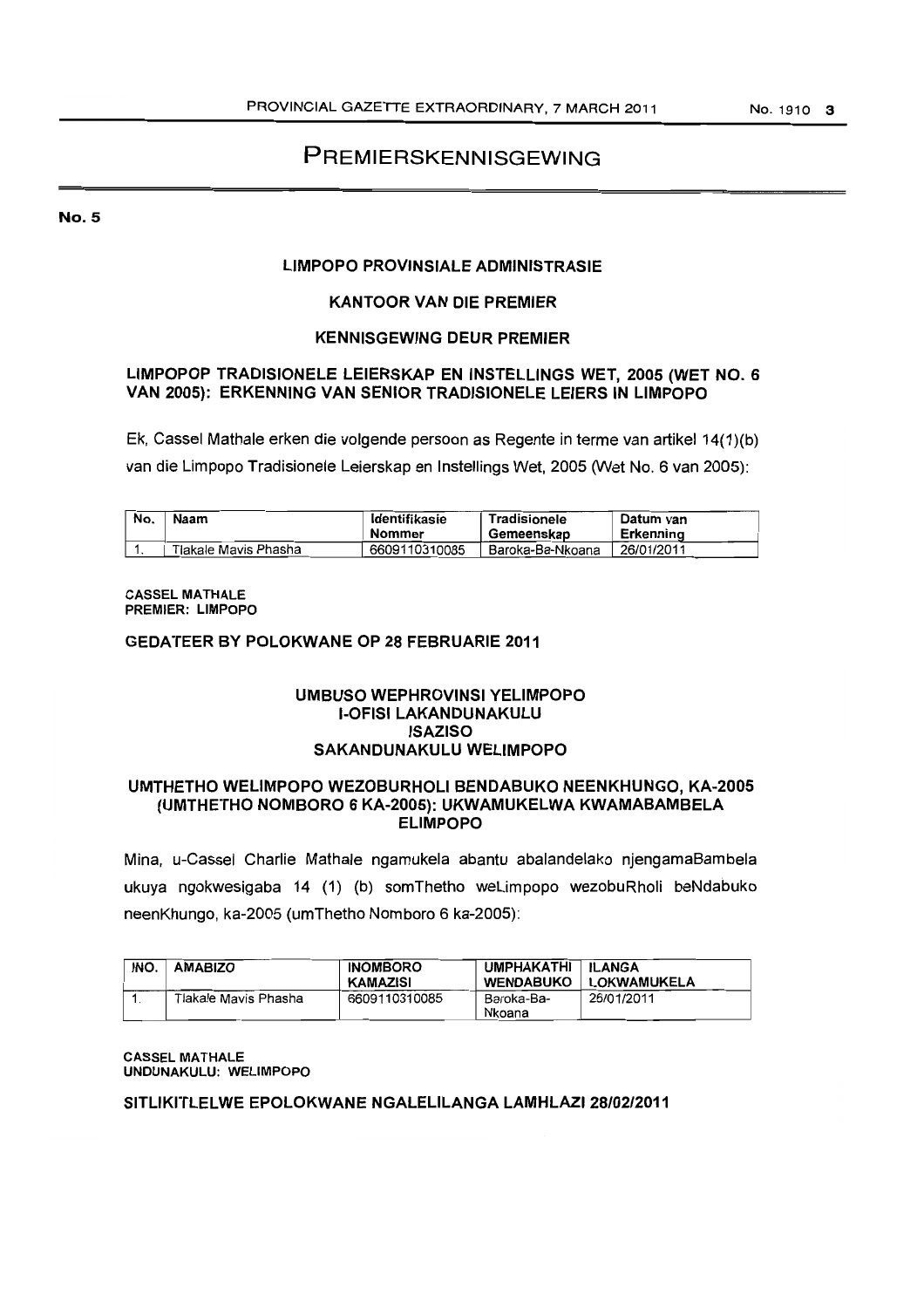### TAOLO YA PROFENSE YA LIMPOPO KANTORO YA TONAKGOLO **TSEBIŠO** KA TONAKGOLO YA LIMPOPO

# MOLAO WA BOETAPELE BJA SETSO LE DIINSITSHUSENE WA 2005 (MOLAO 6 WA 2005): TEMOGO YA BASWARELA KGOSI KA LIMPOPO

Nna. Cassel Charlie Mathale ke bona batho bao ba latelago bjalo ka Baswarelakgosi go ya ka karolo 14 (1) (b) ya Molao wa Boetapele bia Setso le Diinstitshusene wa Limpopo wa 2005 (Molao 6 wa 2005):

| No. | Maina                | Nomoro ya pasa | Setšhaba   | Tšatšikgwedi va temogo |
|-----|----------------------|----------------|------------|------------------------|
|     | Tlakale Mavis Phasha | 6609110310085  | Baroka-Ba- | 26/01/2011             |
|     |                      |                | Nkoana     |                        |

CASSEL MATHALE TONAKGOLO: LIMPOPO

# BEILWE TSATSIKGWEDI POLOKWANE KA *28/02/2011*

#### VULAWURI eYA XIFUNDZANKULU XA LIMPOPO HOFISI YA HOLOBYENKULU XITIVISO XA HOLOBYENKULU WA LIMPOPO

### NAWU WA LIMPOPO WA VURHANGERI eYA NDHAVUKO NA MIHLANGANO, 2005 (NAWU NO.6 OF 2005): KU TIVISA TINDHUNANKULU TA LIMPOPO

Mina, Cassel Charlie Mathale ndzi tivisa vanhu lava landzelaka tani hi Tindhunankulu hi ku landza xiyenge xa 14 (1) (b) xa Nawu wa Limpopo wa Varhangeri va Ndhavuko na Mihlangano. 2005 (Nawu NO.6 wa 2005):

| No | <b>VITO</b>          | NOMBORO YO<br><b>TIKOMBISA</b> | <b>MUGANGA</b><br>WA<br><b>NDHAVUKO</b> | <b>SIKU RO VEKIWA</b> |
|----|----------------------|--------------------------------|-----------------------------------------|-----------------------|
|    | Tlakale Mavis Phasha | 6609110310085                  | Baroka-Ba-<br>Nkoana                    | 26/01/2011            |

**CASSEL MATHALE** HOLOBYENKULU: LIMPOPO

SIKUHATIWILE EPOLOKWANE HI SIKU RA *28/02/2011*